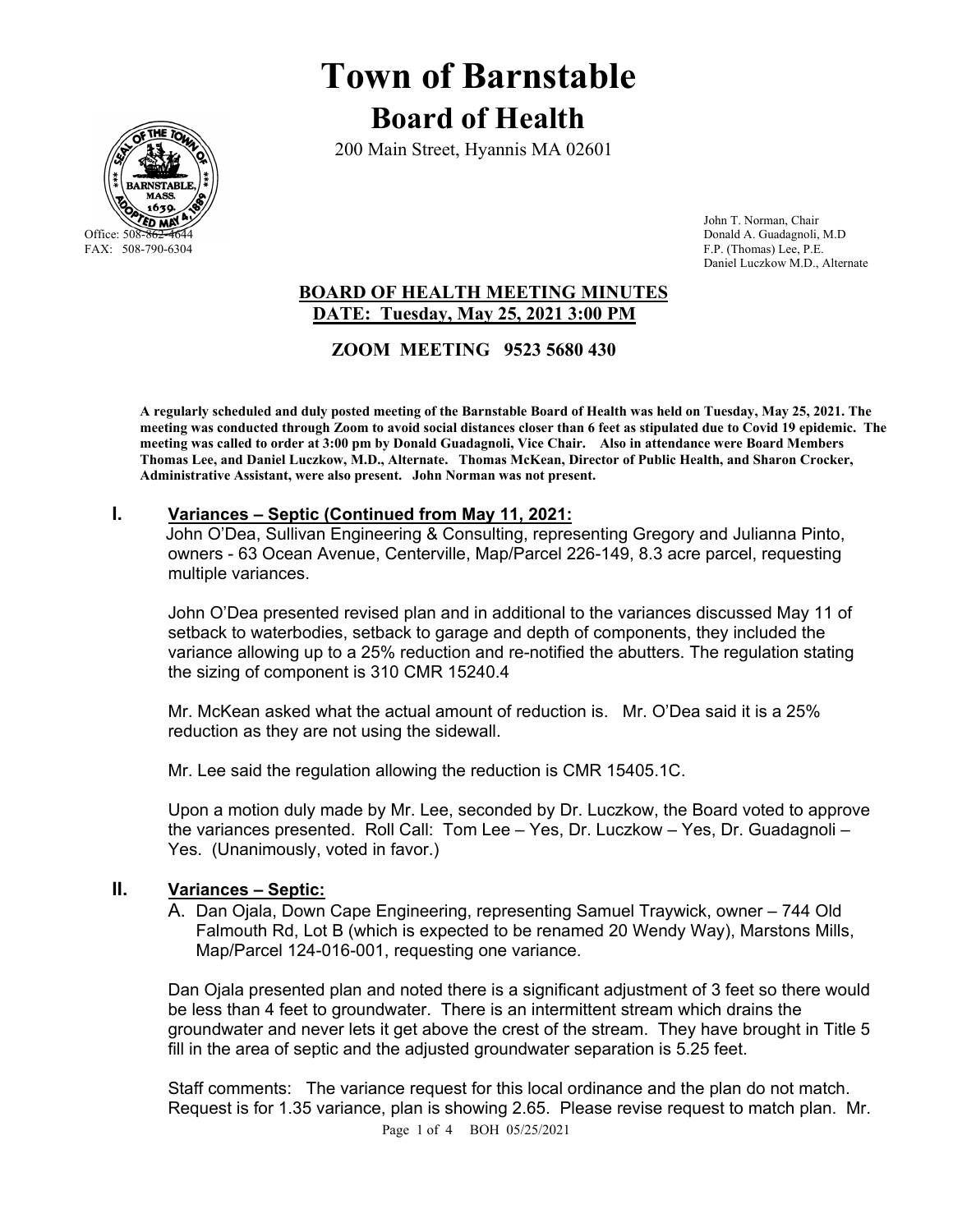McKean mentioned that a neighbor had called regarding the proposed variance. Ms. Crocker did not receive any correspondence from neighbor, however.

Any public comment: None.

Upon a motion duly made by Mr. Lee, seconded by Dr. Luczkow, the Board voted to approve the variance with the condition that the plan be revised so the variance distance matches the request. Roll Call: Mr. Lee – Yes, Dr. Luczkow – Yes, Dr. Guadagnoli – Yes. (Unanimously, voted in favor.)

#### **III. Innovative/Alternative (I/A) Septic Systems:** Heard in the following order: B, C, then A.

A. Joseph Henderson, Horsley Witten Group, representing Zenas Crocker, owner – 306 Lakeside Drive, Marstons Mills, Map/Parcel 102-028, 0.23 acre parcel, repair of septic system using a NitROE Innovative Alternative septic system.

Thomas Lee recused himself from meeting.

Joe Henderson presented the plan and it is part of the I/A project at Shubael's Pond area. There are no variances being proposed.

Joe reflected on the staff comments he was given. They had a lot of information on the soils and groundwater based on all the test wells and they performed a percolation test Monday which confirmed sandy soil, 30+ feet to water table and perc rate was <5 minutes per inch. With regards to the outdoor shower, they will have it as a "rinse" station. The septic tank with NitROE shown was a tank John Smith is working on with DEP to provide an upgraded septic tank; however, it is not part of the approval so they will revert back to using the standard septic tank. Mr. Henderson will incorporate these comments into a revised plan.

Zee Crocker noted the staff had a number of questions and offered to setup some educational process for staff and inspectors where they can have hands on time seeing the system and John Smith would be available to answer questions as they will need to inspect the systems and will need to know what to look for, etc. They will also be making a series of videos which will be helpful for the staff and the public. John Smith continues to work at optimizing the system as with the proposed enhanced tank.

Mr. McKean and the Board thanked Mr. Crocker for the offer and will look forward to the opportunity.

Upon a motion duly made by Dr. Luczkow, seconded by Dr. Guadagnoli, the Board voted to approve the use of the NitROE I/A system. Roll Call: Dr. Luczkow – Yes, Dr. Guadagnoli – Yes. (Unanimously, voted in favor.)

\*Thomas Lee returned to the meeting.

**Additional Discussion**: Mark Nelson, Horsley Witten Group, spoke of trying to establish some method of streamlining the work for the Health Division and the Board. He understands all properties with setback to property line would have to be heard individually. Mark said between 10-12 of the locations at Shubael's coming up this Fall are going to be similar to discussion on 306 Lakeside Drive and would like to have a way to bring them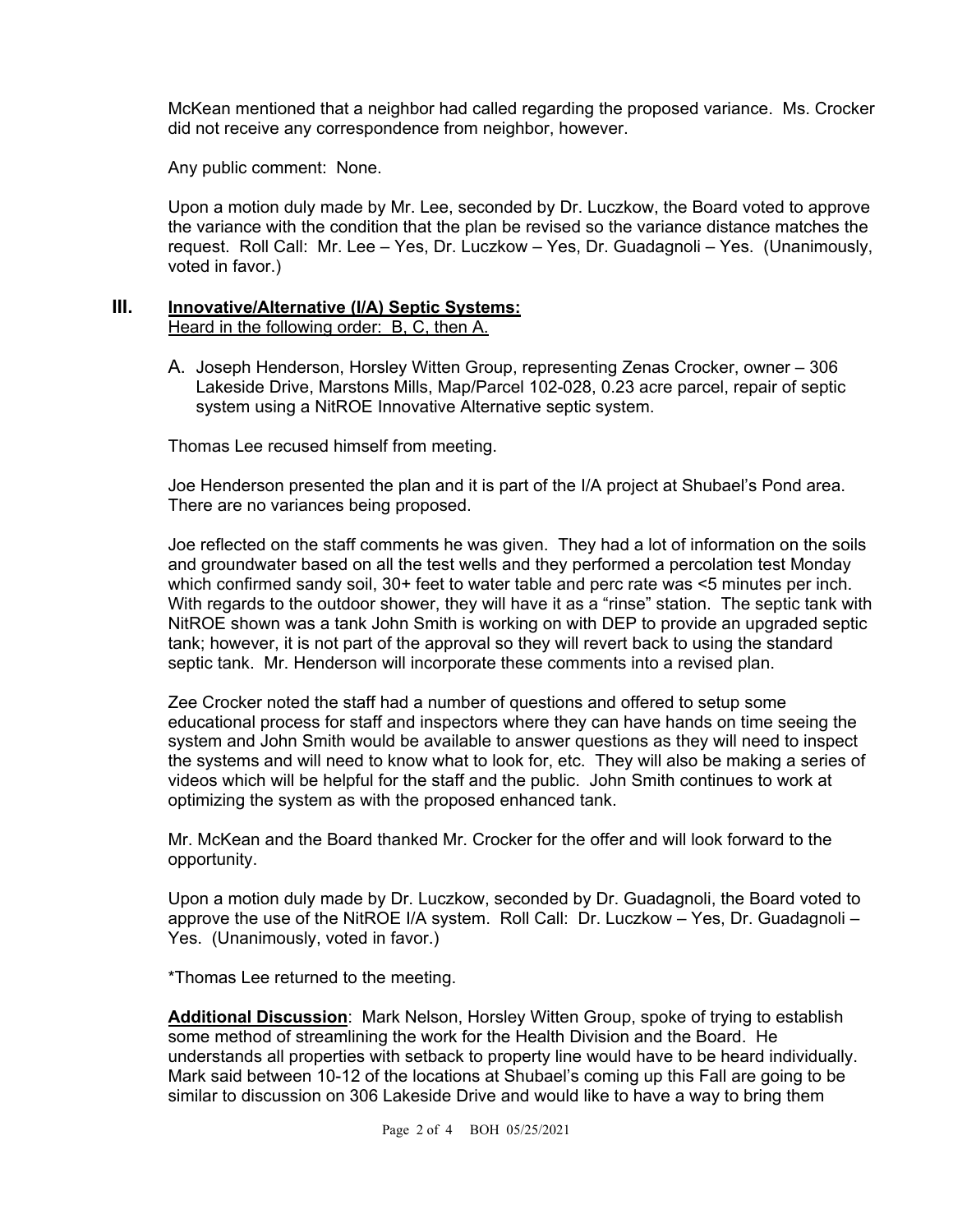together as one discussion. Many will only require inserting the NitROE system between the tank and the leaching. There may be 3-4 with property setbacks and none of others are expected to have issues with depth to groundwater.

Mr. McKean said he is not opposed. Mark Nelson will reach out to him once he knows the property and what will be required and see how he would proceed. They will be installing systems in June and then start back up again in Fall.

Zee Crocker also mentioned the provisional approval requires quarterly monitoring. Their systems will continue to be monitored monthly, at no cost to the owners, to collect as much data as possible.

B. Chuck Rowland, Sullivan Engineering & Consulting, representing Brian Koelbel and Tracy Ryan, owners – 220 Bay Street, Osterville, Map/Parcel 094-005, 2.42 acres parcel, house renovation, requesting two variances and the use of the NitROE Innovative Alternative (I/A) septic system.

Chuck Rowland presented the plan using the provisional use system NitROE and the homeowner is interested in using the system to help the environment. Currently, a three bedroom home, they are also asking to increase an additional bedroom for future use.

Zee Crocker, Barnstable Clean Water Coalition, said using this system for a three bedroom would reduce the nutrient loading by 78%. Adding an additional bedroom would still reduce the loading by 72-73%. He discussed how the system is illustrating results much better than other systems on the market and their goal is to reach 50 operating systems for three years in order receive Department of Environmental Protection (DEP) to grant full approval.

Mr. McKean said the lot is a very large and they do not have any issue with the increased bedroom on this size lot.

Mr. Rowland said it was not a failed system. However, the excavator did drive over it and a new system is now necessary.

John Smith, engineer, stated there are currently 20 of these systems they have installed at this time in the Cape area. They are able to tweak the system as they learn more with the analysis of effects on different flow rates and chemicals, etc. and the technology continues to bring down the percentage of nitrogen. The initial price to install is a bit higher; however, their hope is that there will be minimal upkeep and maintenance.

Mr. Lee had gone to the MA Testing Center with John Smith and checked out the system. He feels it makes sense for smaller systems versus other I/A systems and much less O&M costs with a great performance. Mr. Lee likes the NitROE system.

Dr. Luczkow sees this system is very effective in decreasing nitrogen loading. This is the primary focus at this time. He asked if there are any other nutrients to be concerned with in the future besides nitrogen.

Mr. Lee said phosphorus is another element and the MA Testing Center is doing testing on this as well.